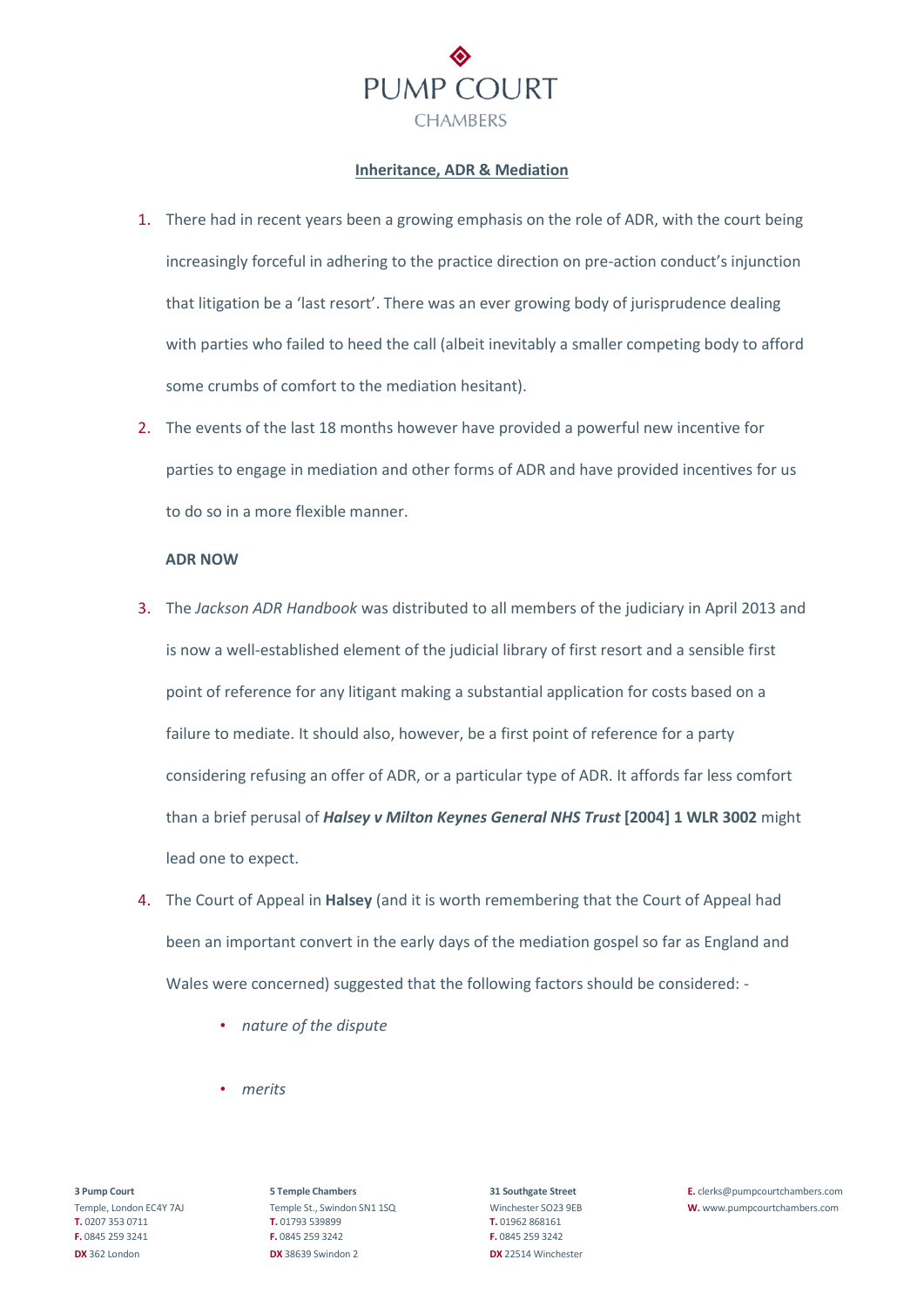

- *failure of other settlement attempts*
- *costs of mediation disproportionate*
- *delay*
- *whether any prospect of ADR succeeding*
- 5. Matters, of course, have progressed quickly since then. Now it is usual to see the following direction (once known as an Ungley order in the QBD and initially applied to clinical negligence claims but brought to a wider audience by Mostyn J in **Mann v Mann [2014] EWHC 537 (Fam)**):

"*At all stages the parties must consider settling this litigation by any means of Alternative Dispute Resolution (including Mediation); any party not engaging in any such means proposed by another must serve a witness statement giving reasons within 21 days of that proposal [and not less than 28 days before trial]; such witness statement must not be shown to the trial judge until questions of costs arise*."

6. The standard order gives the proposer of ADR (NB not just mediation) a powerful tool with which to lay the ground for a costs order adverse to a party that unreasonably refuses ADR but such a course should have commenced prior even to issue:

> Para. 8 of the Practice Direction on Pre-Action Conduct provides: "*Starting proceedings should usually be a step of last resort... Although ADR is not compulsory, the parties should consider whether some form of ADR procedure might enable them to settle the matter without starting proceedings. The court may require evidence that the parties considered some form of ADR*."

**T.** 0207 353 0711 **T.** 01793 539899 **T.** 01962 868161 **F.** 0845 259 3241 **F.** 0845 259 3242 **F.** 0845 259 3242 **DX** 362 London **DX** 38639 Swindon 2 **DX** 22514 Winchester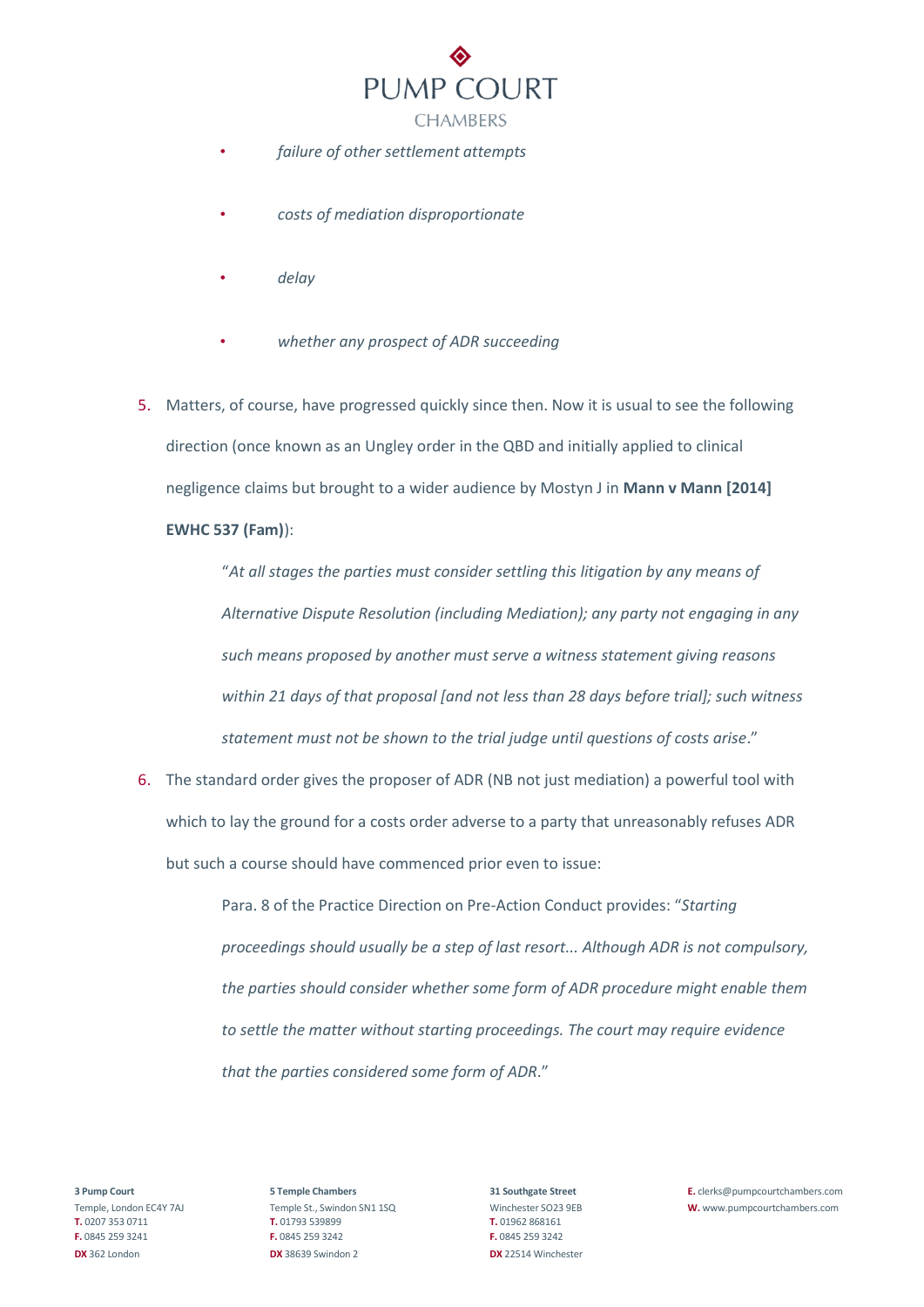

- 7. While for some years I have been comfortable discussing ADR in a mediation context almost as if it were synonymous with mediation that is no longer a wise course. Para 8.2 of the practice direction sets out the alternative forms available:
	- Discussion and Negotiation
	- **Mediation** (a form of negotiation with the help of an independent person);
	- **Early Neutral Evaluation** (where an independent person**,** for example a lawyer or an expert on the subject, gives an opinion on the merits of the dispute and now increasingly used to refer to a quasi-FDR hearing – a fascinating piece of further cross-pollination whereby the best practice of the family court is now enshrined in the Chancery Division); or
	- Arbitration (which may well have a future in the chancery division beyond 1975 Act claims following developments in the family division in **Haley v Haley [2020] EWCA Civ 1369** where the CA held that the test for an appeal from an arbitral award under the Matrimonial Causes Act 1973 was as it is from a judge at trial and not the (considerably higher) test in the commercial court.
- 8. The Courts have repeatedly determined that Inheritance Act claims together with probate claims and other similar familial disputes are *suitable in nature* for resolution by *mediation* because of *inter alia*:
	- the costs of litigation especially where multiple parties are involved,
	- the difficulty in putting together agreed offers of settlement,
	- the need to address feelings of hurt,

**T.** 0207 353 0711 **T.** 01793 539899 **T.** 01962 868161 **F.** 0845 259 3241 **F.** 0845 259 3242 **F.** 0845 259 3242 **DX** 362 London **DX** 38639 Swindon 2 **DX** 22514 Winchester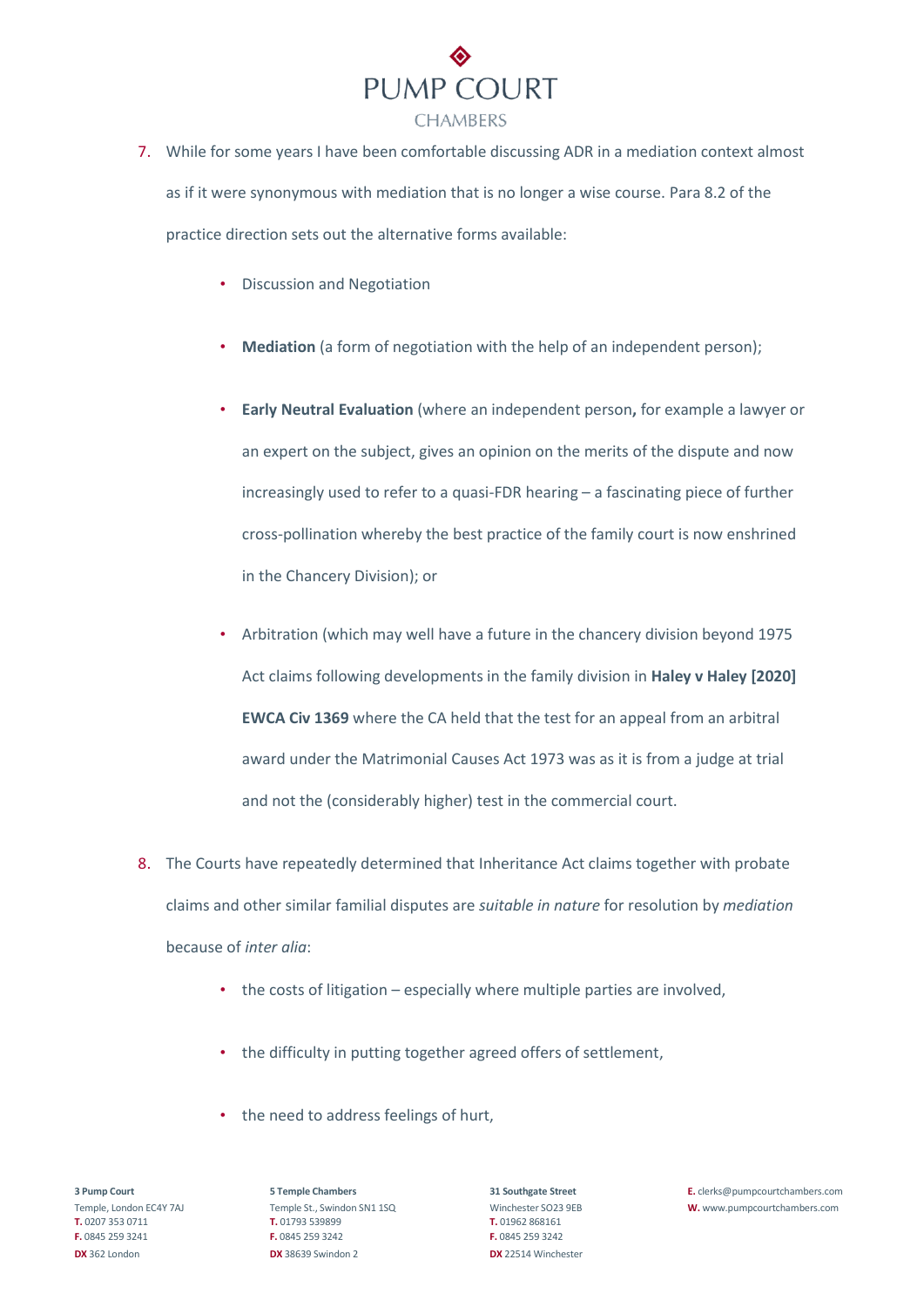

- the complexity and length of trials dealing with many years of family history,
- the desirability of avoiding further damage to family relationships.

### **THE DIFFERENT FORMS OF ADR**

#### *Mediation v Arbitration*

- 9. **Mediation** of most inheritance disputes necessitates attendance by parties and their advisors at a mediation for which a day is allowed. Costs will still be modest compared with full-scale litigation (and see particularly guidance below). In very modest and simple cases, perhaps consider time limited mediation. The growth of remote, or partly remote or hybrid mediation has been a notable success story of the last two years (I write as a convert having previously regarded remote mediation as something of a novelty which sacrifices the 'in person' benefits). It has been possible to put together at short notice mediations in which parties on different continents who would have been unable or unwilling to attend a mediation in England and Wales have resolved their dispute quickly and at lower costs at a time when access to the courts has not always been fully available and where remote hearings would not have been as seamless. It is my experience that technical difficulties with remote mediations have been far rarer than those with remote hearings and solutions found more quickly.
- 10. It is likely that the remote mediation is here to stay. Some parties will doubtless prefer to revert to in person mediation, but many will not. Parties with experience of hybrid mediations will also likely be quite content to agree to flexible arrangements whereby parties' competing preferences might all be accommodated. As an advocate I have now

**T.** 0207 353 0711 **T.** 01793 539899 **T.** 01962 868161 **F.** 0845 259 3241 **F.** 0845 259 3242 **F.** 0845 259 3242 **DX** 362 London **DX** 38639 Swindon 2 **DX** 22514 Winchester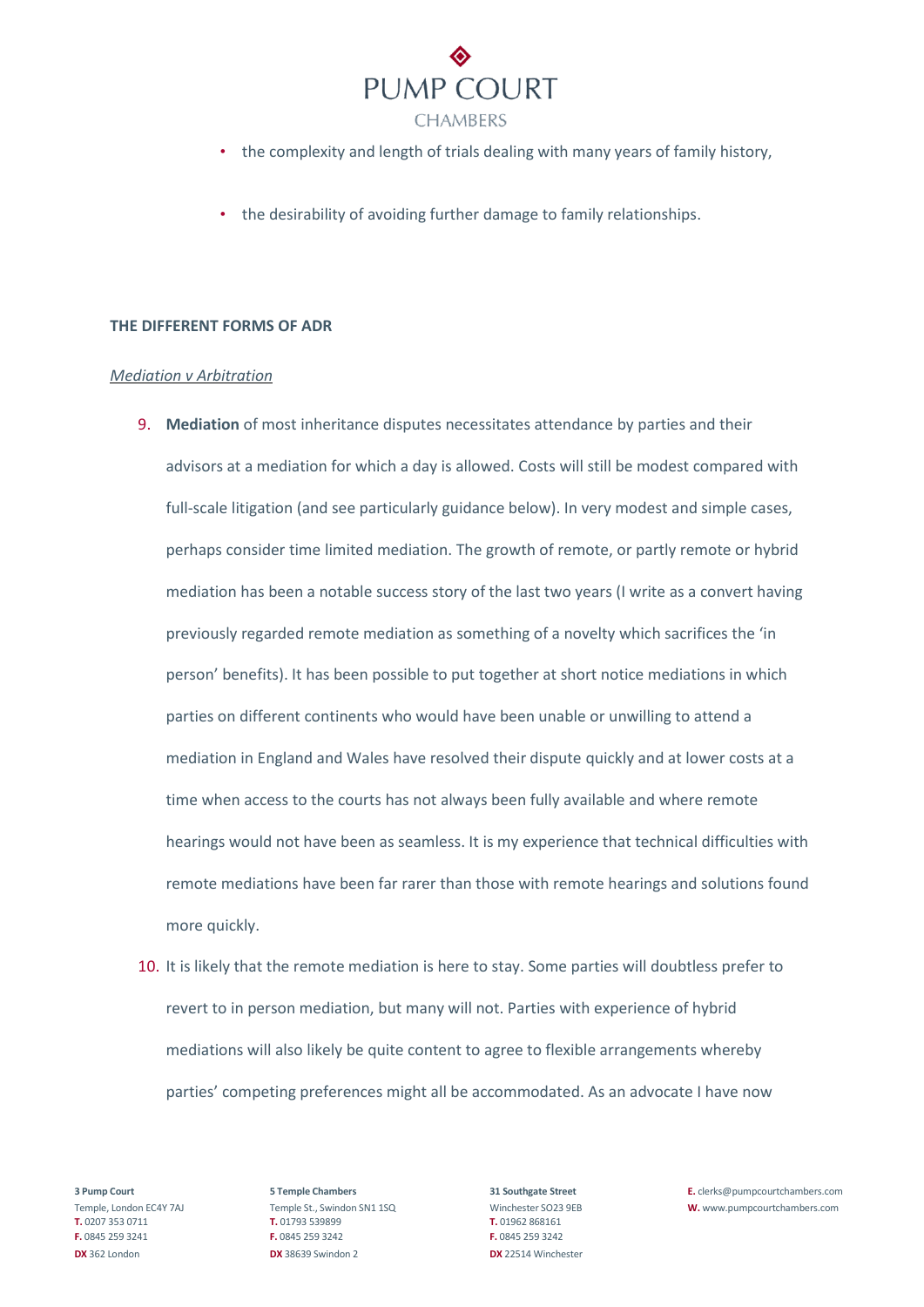

been involved in wholly remote mediation; mediation where I was present but my solicitor and client were together in Scotland, mediation where my solicitor and I were present and the client was overseas and mediation where we were all together but the mediator was remote.

- 11. An alternative to mediation is for the parties to enter a binding agreement to **arbitrate**  whereby they nominate an arbitrator of their choice to finally determine the case and avoid court proceedings altogether. The parties are free to design a process that is proportionate and appropriate to their case; they can choose the arbitrator, the timetable, the venue (which can be in comfortable environment such as chambers or a hotel), the level of disclosure and the nature of the hearing and procedure (for example you could decide to dispense with oral evidence if the factual matrix is clear or conduct a joint meeting with an accountant if there are tax issues). An arbitration award is binding and like a court order and is only appealable in certain circumstances and thus it brings finality which is not guaranteed with mediation (subject to how **Haley** above develops). There may be some difficulties with arbitration in probate and trusts disputes. Like mediation the parties can decide at any time that they wish to stay court proceedings to arbitrate. Again, technology can allow the parties to conduct proceedings remotely or partly remotely if they and the arbitrator agree.
- 12. Pre-mediation meetings are far easier to set up remotely and can involve the parties to a greater degree which often saves time on the morning of mediation.
- 13. **Early Neutral Evaluation ("ENE")** is an alternative approach that is particularly well suited to multi-party family provision claims and cases where there is little or no dispute as to the facts. It is where an independent and impartial evaluator is appointed to give the parties an assessment of the merits of their case. The evaluator is commonly a retired judge or senior

**T.** 0207 353 0711 **T.** 01793 539899 **T.** 01962 868161 **F.** 0845 259 3241 **F.** 0845 259 3242 **F.** 0845 259 3242 **DX** 362 London **DX** 38639 Swindon 2 **DX** 22514 Winchester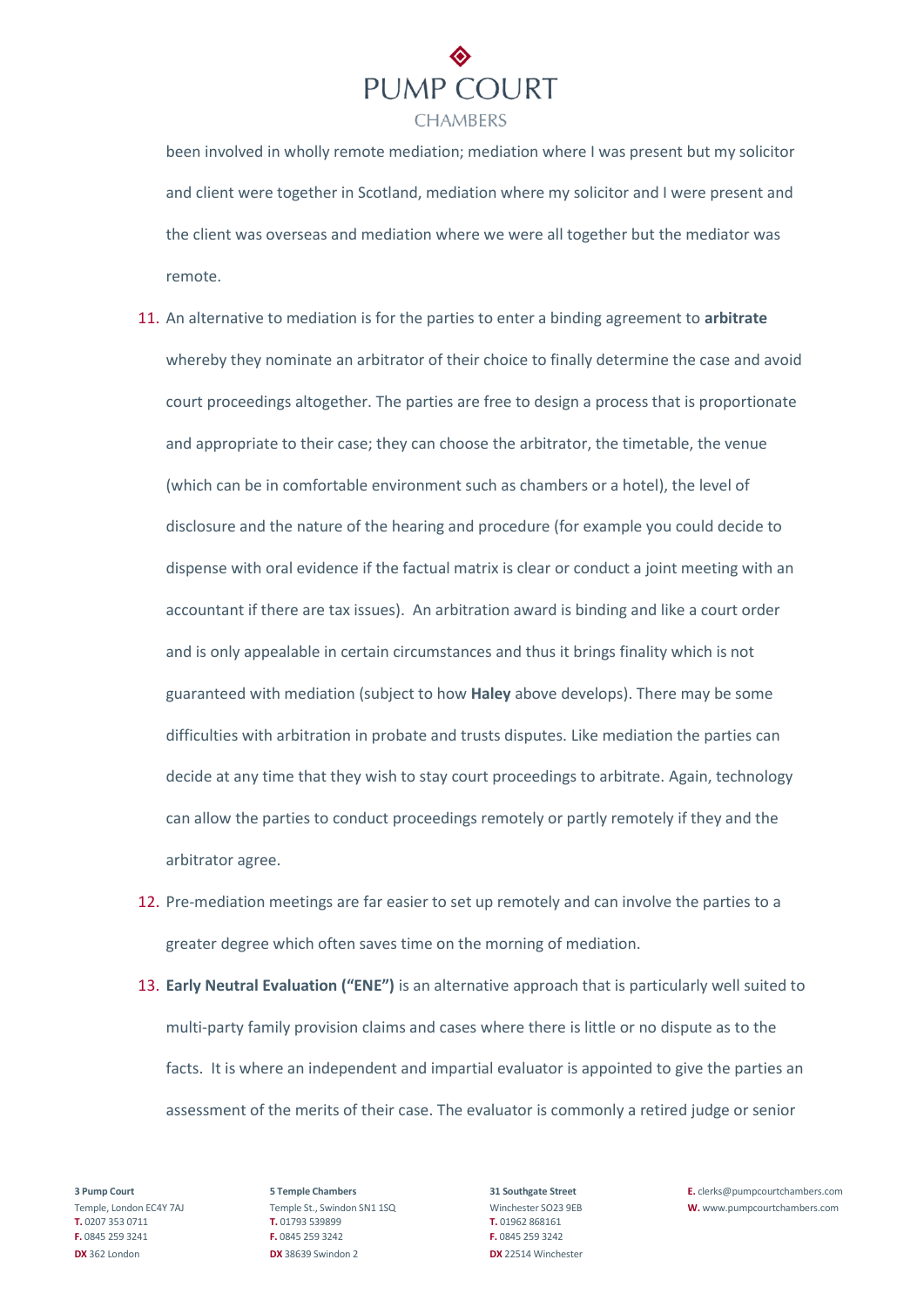

counsel. The ENE is non-binding and is entirely without prejudice. ENE can be used as a standalone dispute resolution method or together with mediation. An ENE offers some of the same advantages as an arbitration. The evaluator will be chosen by the parties and will be a specialist in the area concerned thereby giving confidence to the parties. He or she will be able to dedicate significant preparation time and as much hearing time as is necessary unlike a court FDR where preparation is constrained by other court matters. An ENE will be held in an environment which is more conducive to settlement as opposed to a busy court room. Finally, the ENE can be arranged at relatively short notice thereby saving considerable costs. Like mediation ENE is non-binding. A court may compel the parties to attend ENE.

14. In **Williams v Seals & Ors. [2015] WTLR 34** the judge dealing with preliminary matters had stated that the claim was

> "*unquestionably a case which cries out for mediation and I would encourage the parties in the strongest possible terms to pursue mediation, as soon as possible after any further proceedings by the Respondents have been issued or after they have made clear that they do not intend to bring further proceedings"*.

15. Mediation was attempted but stalled due to differing perceptions of the issues in dispute and the respective strength of the respective arguments. The Respondents made an application to the court in **Seals, Seals v. Williams [2015] EWHC 1829 (Ch)**, where Norris J, VC, highlighted the positive steps which could be taken by the court in being invited to undertake an "Early Neutral Evaluation" of the case. He stated at paragraph 3 of his judgment:

> *"The advantage of such a process over mediation itself is that the judge will evaluate their respective parties' cases in a direct way and may well provide an authoritative (albeit provisional) view of the legal issues at the heart of the case and an*

**T.** 0207 353 0711 **T.** 01793 539899 **T.** 01962 868161 **F.** 0845 259 3241 **F.** 0845 259 3242 **F.** 0845 259 3242 **DX** 362 London **DX** 38639 Swindon 2 **DX** 22514 Winchester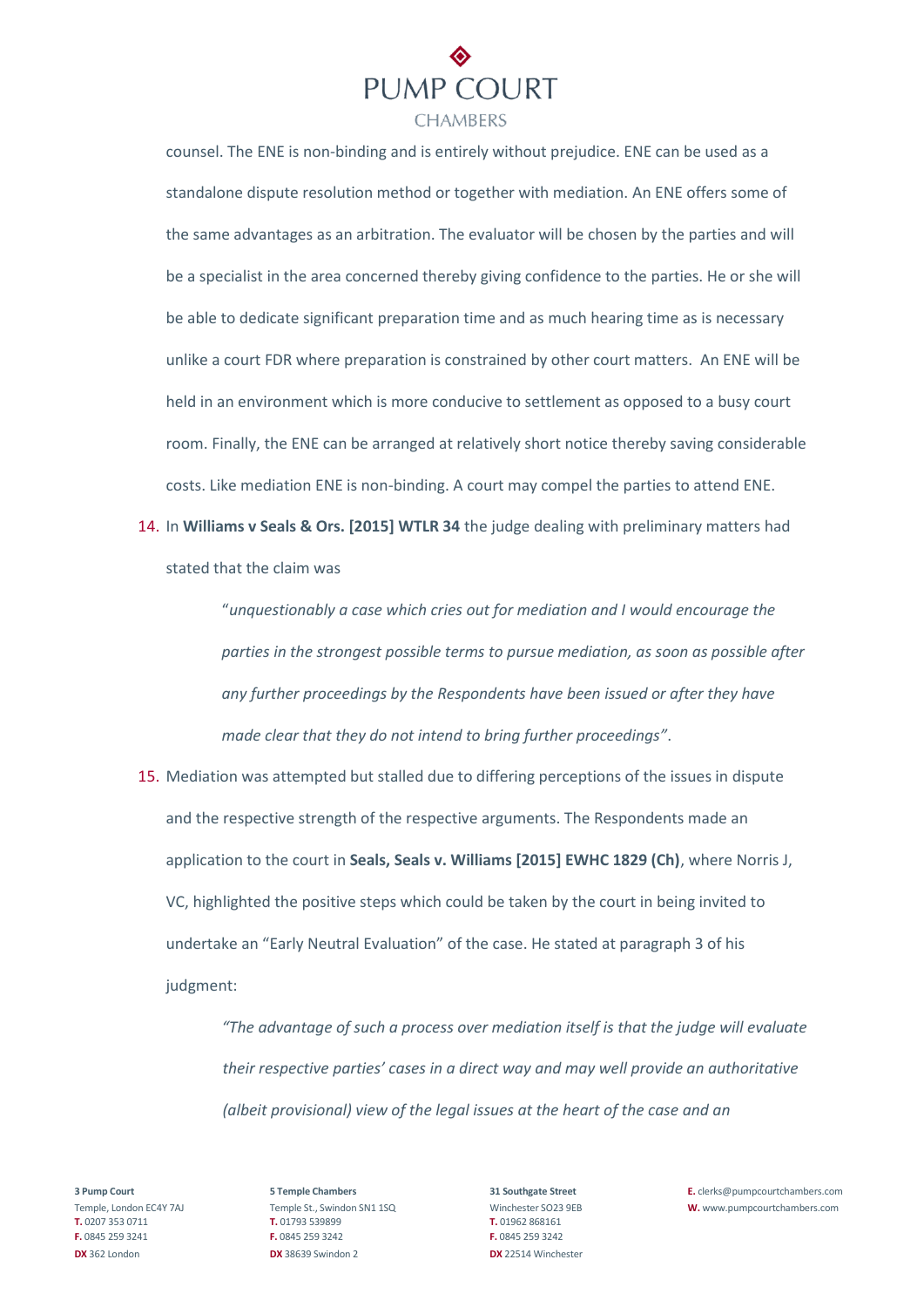

*experienced evaluation of the strength of the evidence available to deploy in addressing those legal issues. This process is particularly useful where the parties have very differing views of the prospect of success and perhaps an inadequate understanding of the risks of litigation itself".* 

16. Whilst an ENE can be voluntary the court has power to order an ENE as part of its case management. The court's power to order ENE stems from CPR r3.1(2)(m) which came into effect on 1<sup>st</sup> October 2015. It states that the court may

> *"…take any other step or make any other order for the purpose of managing the case and furthering the overriding objective, including hearing an Early Neutral Evaluation with the aim of helping the parties settle the case"* .

This can be a highly effective step and an alternative to striking out or giving summary judgment of the Court's own motion where a claim is very weak or hopeless (in part).

- 17. There is also provision for "**Financial/ Family Dispute Resolution"** hearings as in family proceedings, the CPR did initially intend CMC's to be used in a manner very much akin to what is now a FDR. This approach is finding favour in an increasing number of County Courts around the country particularly by judges familiar with the benefits that have accrued in financial remedy proceedings but also notably in CLCC. It is a without prejudice court hearing conducted by a judge who will give an indication to the parties as to the merits of their case. The Judge who conducts the FDR will have no further involvement in the case.
- 18. The advantages of an FDR/ ENE over mediation are:

(i) The parties are likely to give the view of a judge or senior barrister more weight than a mediator who is limited as to what he or she can say as to the merits of the case.

**T.** 0207 353 0711 **T.** 01793 539899 **T.** 01962 868161 **F.** 0845 259 3241 **F.** 0845 259 3242 **F.** 0845 259 3242 **DX** 362 London **DX** 38639 Swindon 2 **DX** 22514 Winchester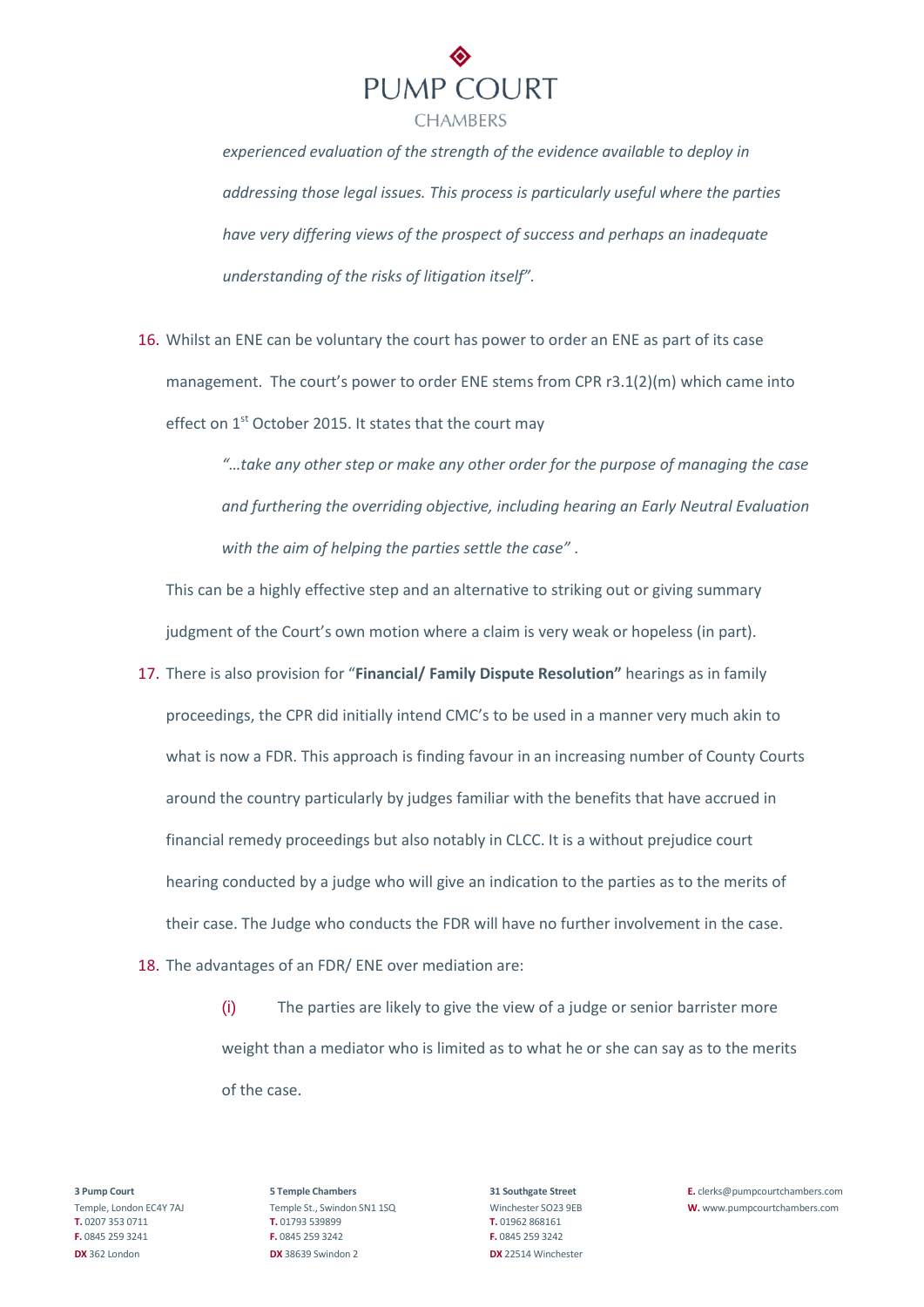

(ii) A FDR/ ENE is particularly useful on cases involving questions of law such as construction of Wills than those involving questions of fact.

(iii) FDR is particularly helpful for cases where the parties have divergent views and need to hear an indication on the merits.

19. A new and exciting development is the "private" FDR where parties can obtain many of the advantages of arbitration and choose a mutually respected expert tribunal to conduct an "FDR hearing" at a time and place of their choice (or remotely). These hearings are particularly well suited to hybrid family/civil proceedings and while not strictly within the ambit of today's hearing many present will doubtless have experiences of Schedule 1 Children Act proceedings in tandem with TLATA claims or with financial remedy claims when third parties (often the parent or parents of one spouse) are asserting a beneficial interest in the matrimonial home (or some other matrimonial asset). In the former case private FDR has been highly effective in my experience and in the latter civil mediation has on several occasions resolved not just the issue in which the intervenors were interested but the entire dispute.

#### **SANCTIONS**

20. The courts have made clear their willingness to impose costs sanctions whenever a party has acted unreasonably in failing to take part in ADR.

Sanctions are dealt with at para. 15 of the PD:

*15. The court will consider the effect of any non-compliance when deciding whether to impose any sanctions which may include—* 

**T.** 0207 353 0711 **T.** 01793 539899 **T.** 01962 868161 **F.** 0845 259 3241 **F.** 0845 259 3242 **F.** 0845 259 3242 **DX** 362 London **DX** 38639 Swindon 2 **DX** 22514 Winchester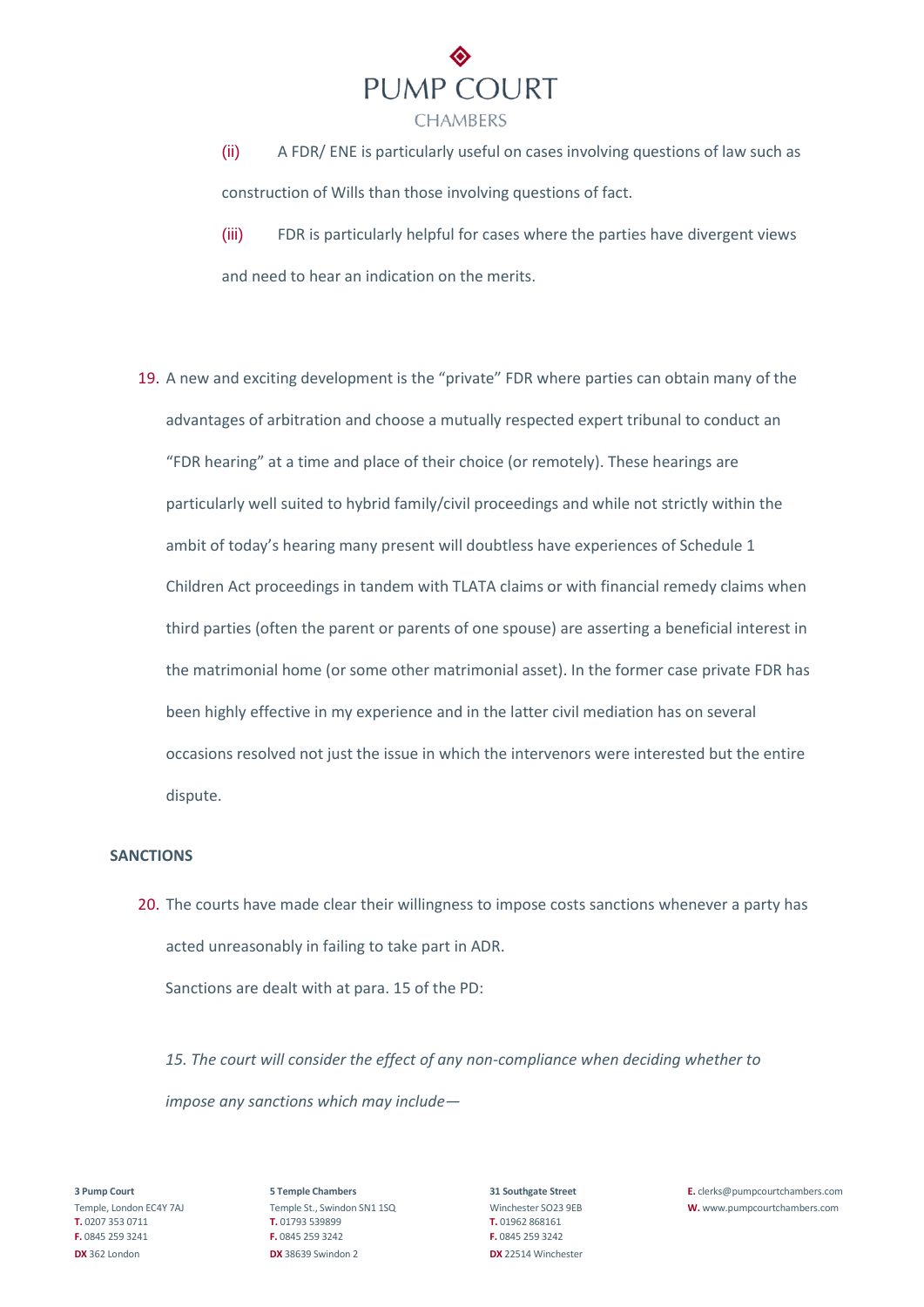

(a) *an order that the party at fault pays the costs of the proceedings, or part of the costs of the other party or parties;* 

(b) *an order that the party at fault pay those costs on an indemnity basis;* 

(c) *if the party at fault is a claimant who has been awarded a sum of money, an order depriving that party of interest on that sum for a specified period, and/or awarding interest at a lower rate than would otherwise have been awarded;* 

(d) *if the party at fault is a defendant, and the claimant has been awarded a sum of money, an order awarding interest on that sum for a specified period at a higher rate, (not exceeding 10% above base rate), than the rate which would otherwise have been awarded.* 

21. Unreasonably refusing or ignoring an offer to mediate is expressly included in the list of possibly non-compliant behaviour (see para. 14).

# **KEY CASES**

**Halsey v Milton Keynes General NHS Trust [2004] 1 WLR 3002**.

# **PGF II SA v OMFS Co. Ltd [2014] 1 WLR 1386**

- Ignoring offers of ADR.

# **Garritt-Critchley v Ronan & another [2014] EWHC 1774**.

- What is meant by "proportionality"

**Northrop Grumman Mission Systems Europe Ltd v BAE Systems (Al Diriyah C4I) Ltd (No.2) [2014] EWHC 3148 (TCC)**

**T.** 0207 353 0711 **T.** 01793 539899 **T.** 01962 868161 **F.** 0845 259 3241 **F.** 0845 259 3242 **F.** 0845 259 3242 **DX** 362 London **DX** 38639 Swindon 2 **DX** 22514 Winchester